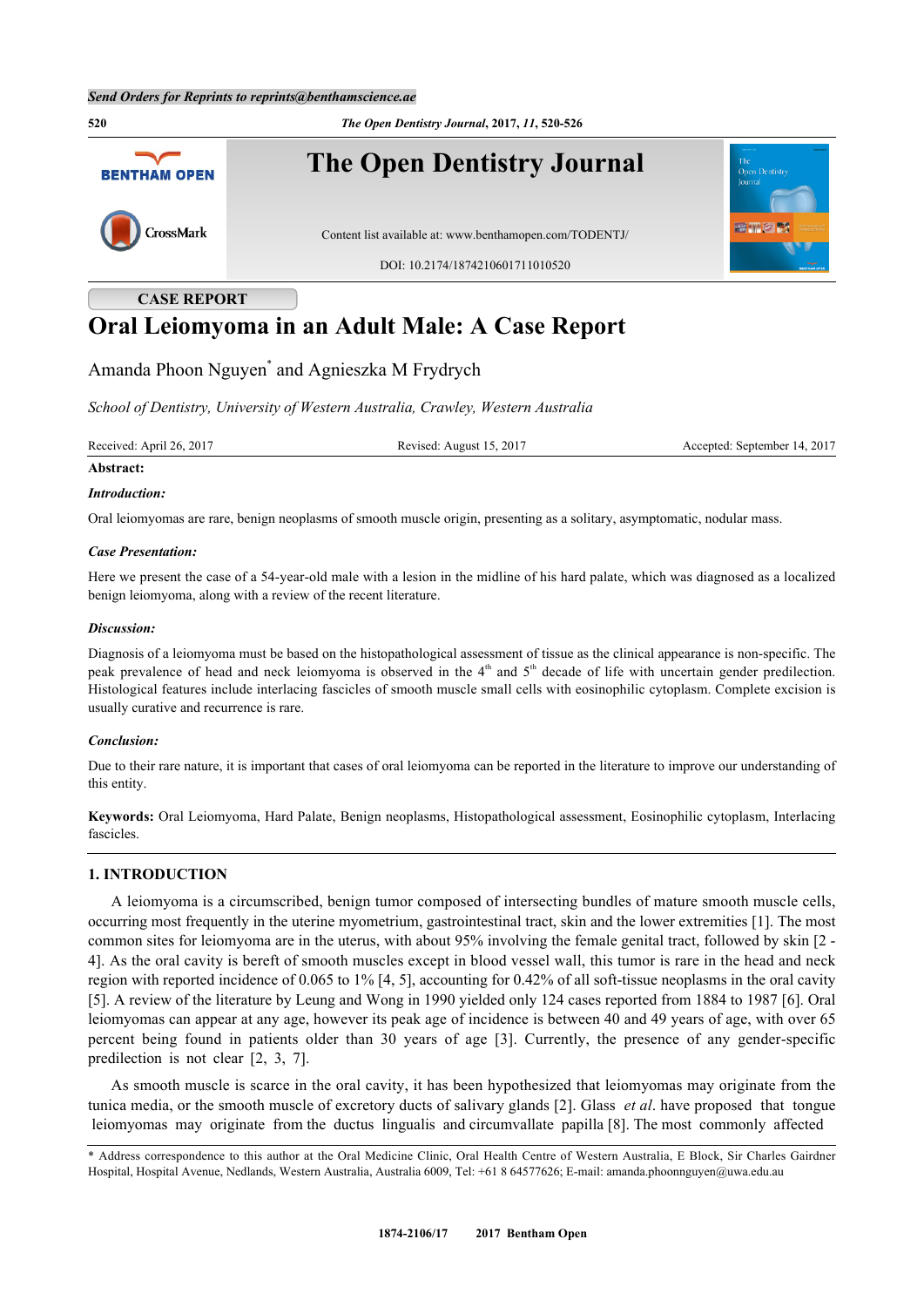intraoral sites involve the posterior portion of the tongue, followed by palate, buccal mucosa, lips and salivary glands which together account for over 80% of cases [[3](#page-5-5)]. Other less frequent locations are the floor of the mouth and the gingiva [[3\]](#page-5-5)

Leiomyomas are generally asymptomatic, although tumors can occasionally become painful. The diagnosis is mainly determined by histological studies due to their non-specific clinical appearance[[2\]](#page-5-1). Typically, a solid leiomyoma presents as a slowly enlarging, asymptomatic, firm, submucosal mass, with a greyish or bluish tone [[9\]](#page-6-0). The colour of the lesion may also be similar to the adjacent mucosa [\[3](#page-5-5)]. The lesion is smooth and rarely ulcerates [[9](#page-6-0)]. The size of the lesion may range from a few millimetres to several centimetres [[3\]](#page-5-5).

The World Health Organization (WHO) classifies leiomyomas into three histological types: solid leiomyoma (25%), vascular leiomyoma, also known as angioleiomyoma or angiomyoma (74%) and leioblastoma, also known as leiomyoblastoma or ephitheloid leiomyoma (1%) [\[3](#page-5-5), [10,](#page-6-1) [11\]](#page-6-2). According to Damm and Neville, a solid leiomyoma is histologically very different from angioleiomyoma, and the two entities should therefore be regarded as separate tumors [\[12](#page-6-3)].

We hereby present a case of an oral leiomyoma involving the hard palate and a literature review.

# **2. CASE PRESENTATION**

A 54-year-old male patient presented with the chief complaint of an asymptomatic swelling in the midline of his hard palate, which he first noted about 2 months prior. The patient was not aware of any other oral mucosal problems. His medical history was essentially non-contributory. He suffered from allergic rhinitis and was taking systemic antihistamines and using a mometasone furoate nasal spray. He was a non-smoker but reported a brief past smoking history.

Intraoral examination revealed the presence of a discrete, raised, mid-palatal ovoid lesion with a bluish appearance, measuring 6mm by 4mm. Subtle reticular, erythematous lesions were also noted to affect the gingiva and the left buccal mucosa. These reticular, erythematous lesions involving his gingiva are shown in (Fig. **1a**). No other abnormalities were identified. Extraoral examination was unremarkable.



**Fig. (1a).** Reticular, erythematous lesions involving the maxillary and mandibular gingiva.

An excisional biopsy was performed of the palatal swelling and a tissue sample measuring 12mm x 7mm x 4mm was submitted for routine histopathology. Fig. (**1b**) shows a post-operative photograph illustrating the site and extent of the excision.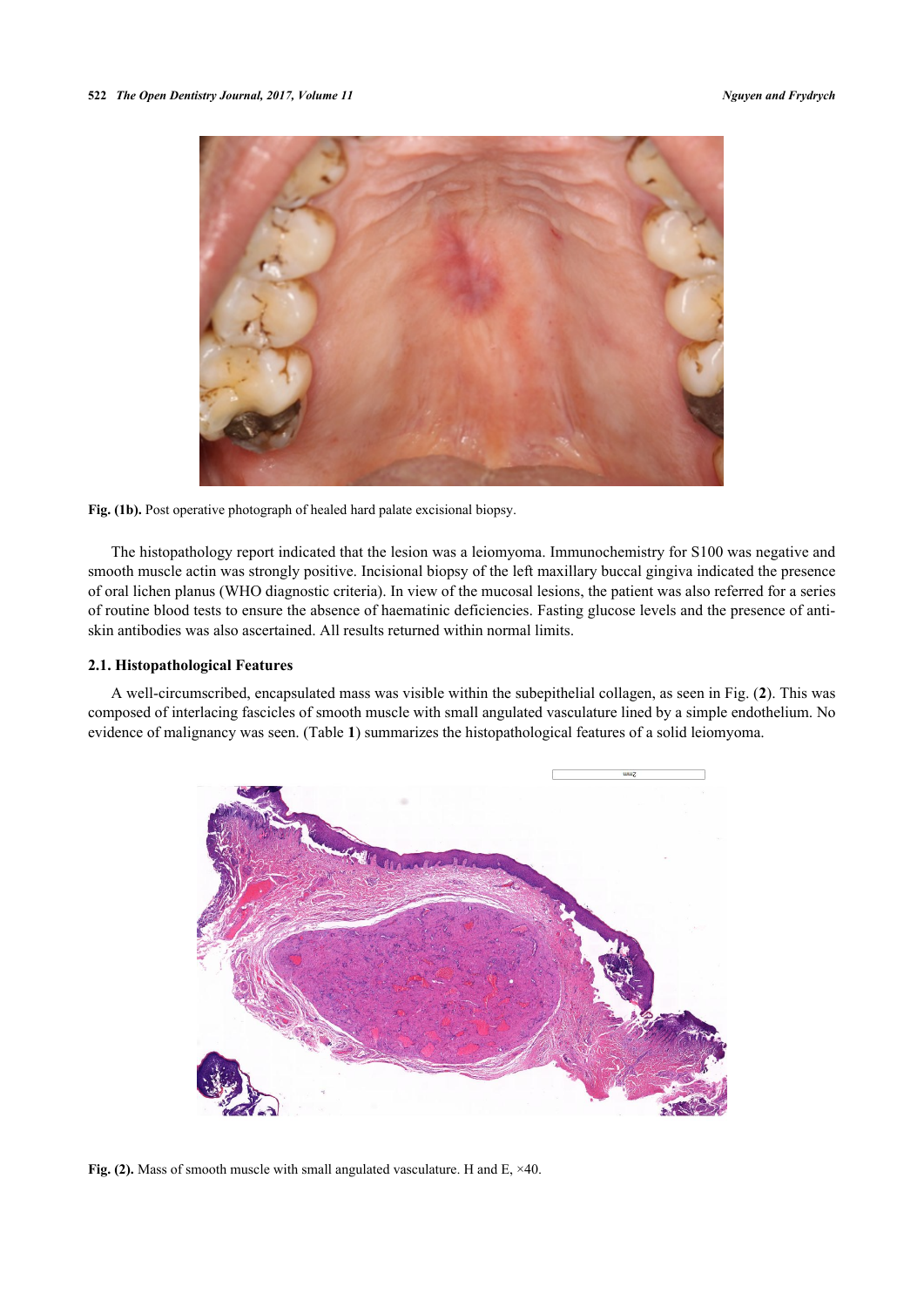# **Table 1. Solid leiomyoma histopathological features [[3](#page-5-5)].**

| Interlacing bundles of smooth muscle fibres, which may be interspersed by varying amounts of fibrous connective tissue                                       |  |  |  |  |  |
|--------------------------------------------------------------------------------------------------------------------------------------------------------------|--|--|--|--|--|
| Bundles of fibers may form whorls because of their fasicular arrangement in varying planes                                                                   |  |  |  |  |  |
| Nuclei are typically spindle shaped with blunt ends and quite vesicular                                                                                      |  |  |  |  |  |
| Mitotic figures are uncommon                                                                                                                                 |  |  |  |  |  |
| Rare cells may exhibit nuclear pleomorphism                                                                                                                  |  |  |  |  |  |
| Necrosis and invasion are absent                                                                                                                             |  |  |  |  |  |
| Mucinous degeneration, hyalinization or fibrosis, and adipocytes can be seen, but these features are usually focal and more likely seen in larger<br>lesions |  |  |  |  |  |
| Occasionally leiomyomas have a prominent fibroblastic or myxoid component.                                                                                   |  |  |  |  |  |

# **2.2. Immunohistochemistry**

<span id="page-3-0"></span>Immunohistochemically, leiomyomas are reactive with vimentin, desmin, α-smooth muscle actin (SMA), and muscle specific actin[[13\]](#page-6-4). Desmin, actin, H-caldesmon and vimentin are diffusely and strongly positive in the neoplastic cells [\[3](#page-5-5)] Most tumor cells are also positive for smooth muscle actin and Myoglobin. The Ki-67 index is usually >5% [\[3](#page-5-5)]. The immunohistochemical technique is an important aid in diagnosis, in which these tumors usually express immunoreactivity for SMA and negativity for the S-100 protein. In this case, as seen in Figs. (**[3a](#page-3-0)** and **[3b](#page-3-1)**), immunochemistry for S100 was negative and smooth muscle actin was strongly positive.



**Fig. (3a).** Lesional tissue showing positivity for smooth muscle actin.

<span id="page-3-1"></span>

Fig. (3b). Lesional tissue showing negativity for S100 (IHC,  $\times$ 40).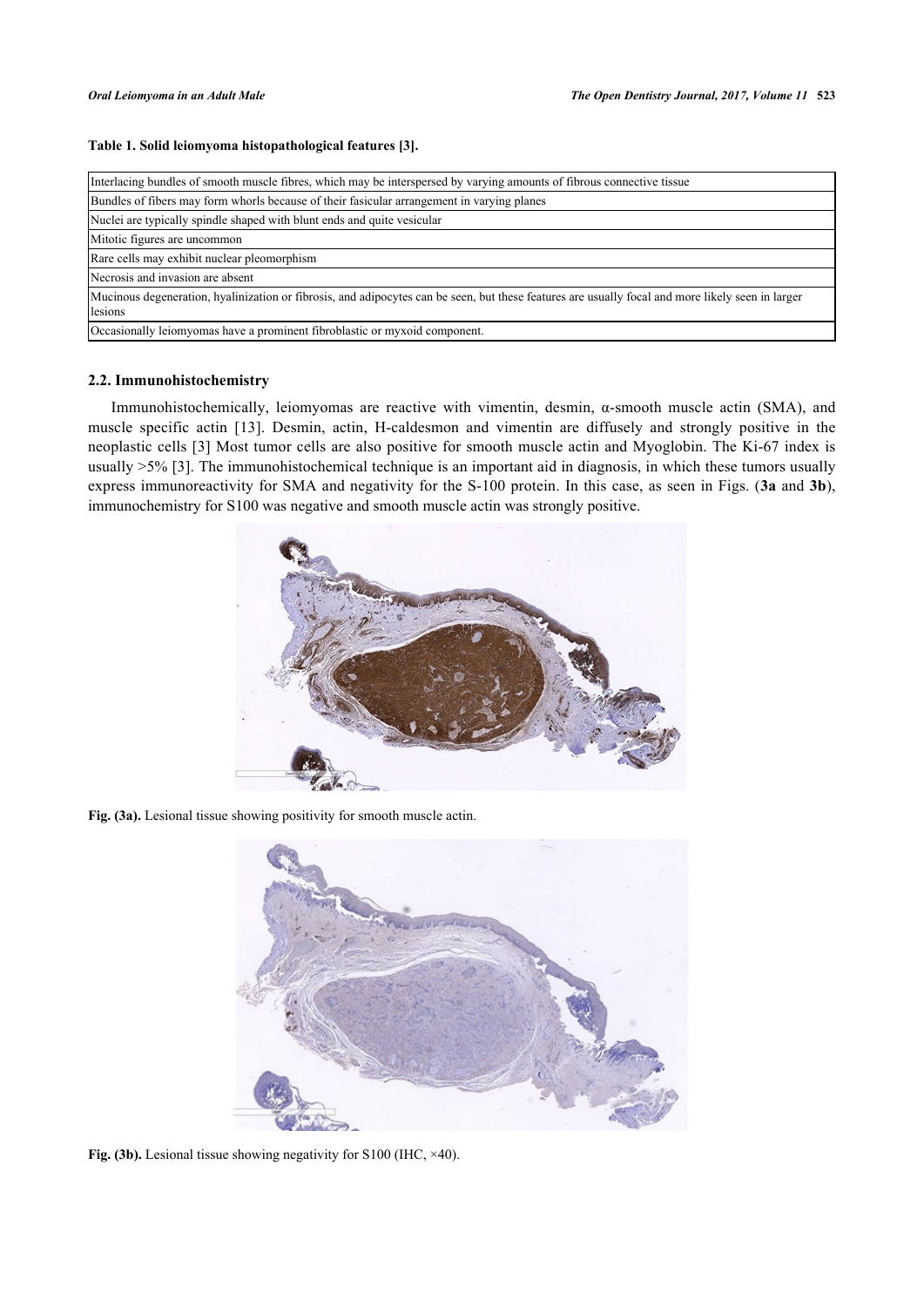The diagnosis reached from his left gingival biopsy was oral lichen planus (OLP). Direct immunofluorescence was performed and revealed no diagnostic features.

# **3. DISCUSSION**

To the best of our knowledge, this is the first case of concurrent OLP and leiomyoma in the same patient. Given that OLP is a common oral mucosal disease, the association is likely a coincidental one.

The diagnosis of a leiomyoma must be based on the histopathological assessment of tissue as leiomyomas cannot be differentiated from other mesenchymal tumours on clinical presentation alone. The differential diagnoses of an oral leiomyoma are summarized in (Table **[2](#page-4-0)**).

#### <span id="page-4-0"></span>**Table 2. Differential diagnoses of an oral leiomyoma.**

| Fibroma                                             |  |  |  |
|-----------------------------------------------------|--|--|--|
| Neurofibroma                                        |  |  |  |
| Lipoma                                              |  |  |  |
| Leiomyosarcoma,                                     |  |  |  |
| Myofibroma                                          |  |  |  |
| Myopericytoma/haemangiopericytoma,                  |  |  |  |
| Schwannomas,                                        |  |  |  |
| Salivary gland neoplasms                            |  |  |  |
| Vascular tumors such as lymphangioma and hemangioma |  |  |  |
| Soft tissue cysts such as dermoid cysts             |  |  |  |

Table (**[3](#page-4-1)**) summarizes recent cases of oral leiomyoma as described in the available literature.

# <span id="page-4-1"></span>**Table 3. Other recent cases of oral leiomyoma.**

| Paper                                      | <b>Duration and Appearance</b>                                                                                         | <b>Site</b>                                                                                           | <b>Age and Gender</b>                                  | <b>Diagnoses</b>                         |
|--------------------------------------------|------------------------------------------------------------------------------------------------------------------------|-------------------------------------------------------------------------------------------------------|--------------------------------------------------------|------------------------------------------|
| Gonzalez Sanchez et al<br>2007 [11]        | 5mm diameter, red and painless mass of<br>4 months duration.                                                           | Hard palate, adjacent to upper<br>left premolars.                                                     | 57 year old male                                       | Oral leiomyoma                           |
| Gaitan Cepeda et al<br>2008 (5 cases) [14] | Single, asymptomatic, slow growing<br>nodule                                                                           | Retromolar region, left<br>submandibular region, lower lip<br>and 2 involving the upper lip<br>region | Avergage age over<br>the 5 cases was 40.6<br>years old | Vascular leiomyoma                       |
| Nonaka et al 2010 [15]                     | Nodular growth                                                                                                         | Tongue                                                                                                | 38 year old male                                       | Vascular leiomyoma                       |
| Gianluca et al 2011 [2]                    | 8-year history of a well circumscribed,<br>asymptomatic,<br>brownish and smooth mass                                   | Lower lip                                                                                             | 49 year old male                                       | Solid leiomyoma                          |
| Kaur and Gondal 2011<br>17                 | Greyish white and firm mass involving<br>of one month history                                                          | Right submandibular region                                                                            | 32 year old male                                       | Oral leiomyoma                           |
| Reddy et al 2011 [16]                      | Extra-oral swelling                                                                                                    | Right body of the mandible                                                                            | 9 year old female                                      | Leiomyoma                                |
| Alvarez et al 2012 [13]                    | Erythematous lesions of 4 months<br>duration, about 1 cm in diameter                                                   | Tongue, cheek and floor of the<br>mouth                                                               | 8 month old female                                     | Multiple leiomyomas                      |
| Montague et al 2013 (2)<br>cases) $[17]$   | Nodular growth of unspecified duration.<br>Yellow-brown, soft nodule present for<br>as long as patient could remember. | Anterior maxillary region<br>Right mandibular vestibular<br>area                                      | 51 year old female<br>18 year old female               | Leiomyoma with extensive<br>ossification |
| Veeresh et al 2013 [1]                     | Pale pink swelling of 2 months duration.<br>Sessile and firm.                                                          | Palatal of right upper molar<br>teeth                                                                 | 48 year old male                                       | Angioleiomyoma                           |

In addition to routine histopathology, immunochemistry may be an invaluable tool in ensuring accurate diagnosis. For example, a myofibroma can be distinguished by the central zonal phenomenon with vimentin and SMA stains, while a hemangiopericytoma does not present with lesional cells arranged in long bundles or fascicles, and is negative for smooth muscle-specific antibodies [\[11](#page-6-2)]. Neural tumors usually stain positively for S-100 protein and neuron-specific enolase but not for desmin and smooth muscle actin [\[11](#page-6-2)].

Of particular importance is differentiating leiomyoma from its malignant counterpart, a leiomyosarcoma, especially a low-grade leiomyosarcoma. The presence of mucosal ulceration should raise suspicion of malignancy. Histopathologically, the presence of mitoses is concerning. Lesions with 5 or more mitotic figures per 10 high-power fields should be considered to have malignant behavior, while fewer than two mitotic figures per 10 high-magnification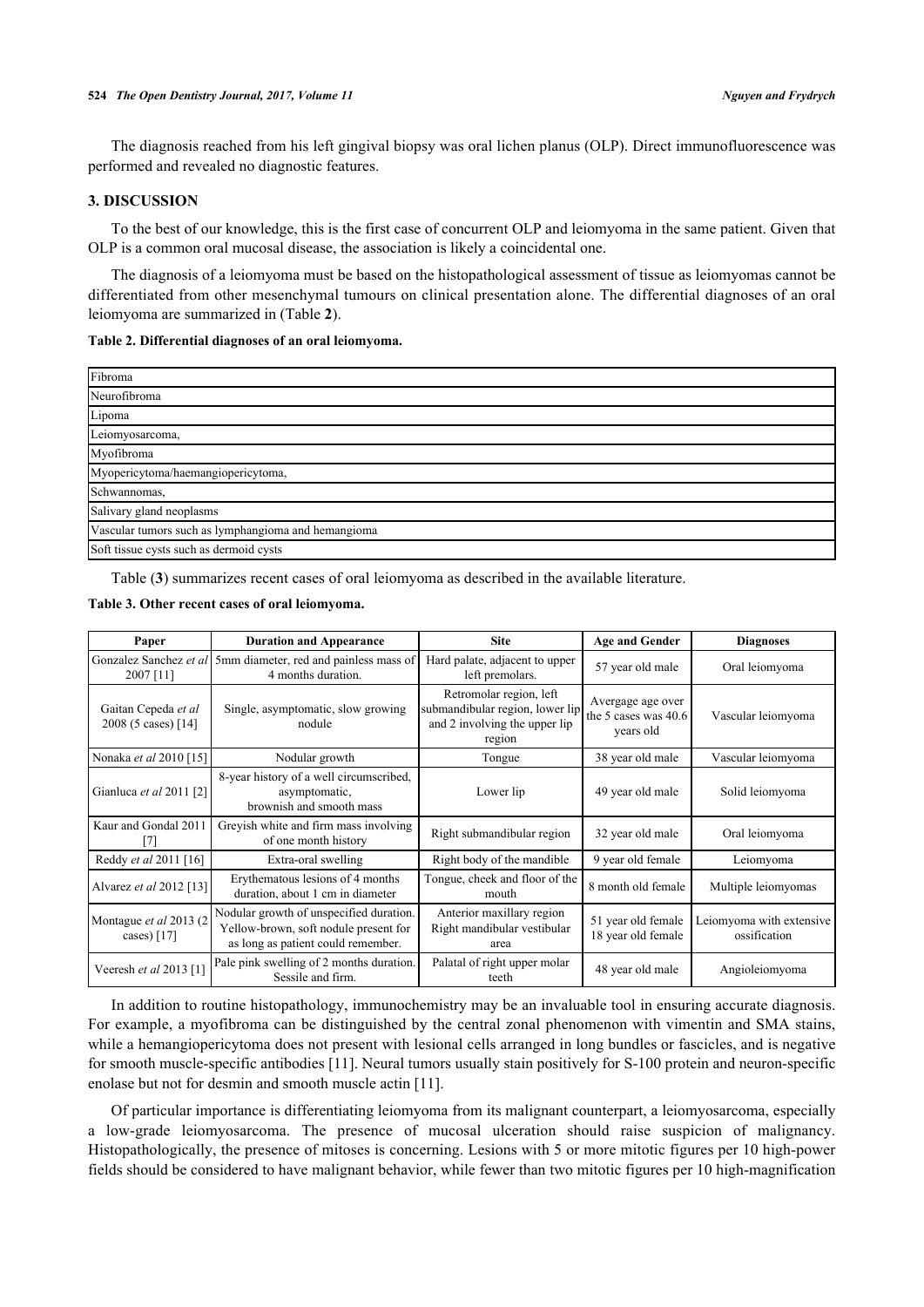fields are is indicative of a good prognosis (Gonzalez Sanchez) [\[11\]](#page-6-2). Molecular markers such as PCNA, bcl-2, CDK4, p53 and MDM2, may be useful in differentiating benign from malignant tumours [\[11](#page-6-2)].

Treatment of leiomyoma is surgical and excision is considered curative. There is consensus across the literature that recurrences are extremely infrequent. The patient was reviewed 1 year post excision with no recurrence.

## **CONCLUSION**

Oral leiomyomas are rare, benign smooth muscle neoplasms. Intra-orally, they tend to occur on the posterior portion of the tongue, palate, buccal mucosa, lips and salivary glands. Because of their relative rarity and non-specific clinical appearance, diagnosis may be a challenge. Diagnosis requires histopathological assessment, and the use of stains such as smooth muscle actin may be invaluable. It is important that cases of oral leiomyoma are reported in the literature to improve our understanding of this entity. Treatment is surgical and excision is associated with a very low recurrence rate.

# **ETHICS APPROVAL AND CONSENT TO PARTICIPATE**

Not applicable.

# **HUMAN AND ANIMAL RIGHTS**

No Animals/Humans were used for studies that are base of this research.

# **CONSENT FOR PUBLICATION**

Written informed consent was obtained from the patient.

# **CONFLICT OF INTEREST**

The authors declare no conflict of interest, financial or otherwise.

# **ACKNOWLEDGEMENTS**

The author/s whose names are listed certify that they have NO affiliations with or involvement in any organization or entity with any financial interest (such as honoraria; educational grants; participation in speakers' bureaus; membership, employment, consultancies, stock ownership, or other equity interest; and expert testimony or patentlicensing arrangements), or non-financial interest (such as personal or professional relationships, affiliations, knowledge or beliefs) in the subject matter or materials discussed in this manuscript as well as a publishable conflict of interest statement.

## **REFERENCES**

- <span id="page-5-0"></span>[1] Veeresh M, Sudhakara M, Girish G, Naik C. Leiomyoma: A rare tumor in the head and neck and oral cavity: Report of 3 cases with review. J Oral Maxillofac Pathol 2013; 17(2): 281-7. [\[http://dx.doi.org/10.4103/0973-029X.119770](http://dx.doi.org/10.4103/0973-029X.119770)] [PMID: [24250094\]](http://www.ncbi.nlm.nih.gov/pubmed/24250094)
- <span id="page-5-1"></span>[2] Gianluca S, Marini R, Tonoli F, Cristalli MP. Leiomyoma of oral cavity: Case report and literature review. Ann Stomatol (Roma) 2011; 2(1-2): 9-12. [PMID: [22238716\]](http://www.ncbi.nlm.nih.gov/pubmed/22238716)
- <span id="page-5-5"></span>[3] Sharma A, Goyal G, Panwar SS, Nangia R. Leiomyoma of oral cavity: A review. Ann Dental Specialty 2015; 3(4): 103-4.
- <span id="page-5-2"></span>[4] Baden E, Doyle JL, Lederman DA. Leiomyoma of the oral cavity: A light microscopic and immunohistochemical study with review of the literature from 1884 to 1992. Eur J Cancer B Oral Oncol 1994; 30B(1): 1-7. [\[http://dx.doi.org/10.1016/0964-1955\(94\)90043-4](http://dx.doi.org/10.1016/0964-1955(94)90043-4)] [PMID: [9135966](http://www.ncbi.nlm.nih.gov/pubmed/9135966)]
- <span id="page-5-3"></span>[5] Leung KW, Wong DY, Li WY. Oral leiomyoma: case report. J Oral Maxillofac Surg 1990; 48(7): 735-8. [\[http://dx.doi.org/10.1016/0278-2391\(90\)90061-6](http://dx.doi.org/10.1016/0278-2391(90)90061-6)] [PMID: [2358952](http://www.ncbi.nlm.nih.gov/pubmed/2358952)]
- <span id="page-5-4"></span>[6] Dutt KC, Bindra S, Awana M, Talwar M, Lehl G. Intraosseous Leiomyoma of the Mandible: A case report of the rare entity and review of literature. J Maxillofac Oral Surg 2017; 16(2): 145-51. [\[http://dx.doi.org/10.1007/s12663-016-0934-2\]](http://dx.doi.org/10.1007/s12663-016-0934-2) [PMID: [28439152](http://www.ncbi.nlm.nih.gov/pubmed/28439152)]
- <span id="page-5-6"></span>[7] Kaur G, Gondal R. Oral leiomyoma. J Oral Maxillofac Pathol 2011; 15(3): 361-2. [\[http://dx.doi.org/10.4103/0973-029X.86727](http://dx.doi.org/10.4103/0973-029X.86727)] [PMID: [22144848\]](http://www.ncbi.nlm.nih.gov/pubmed/22144848)
- <span id="page-5-7"></span>[8] Glas E. Contribution to pathology of tongues. Wien Klin Wochenschr 1905; 18: 747.